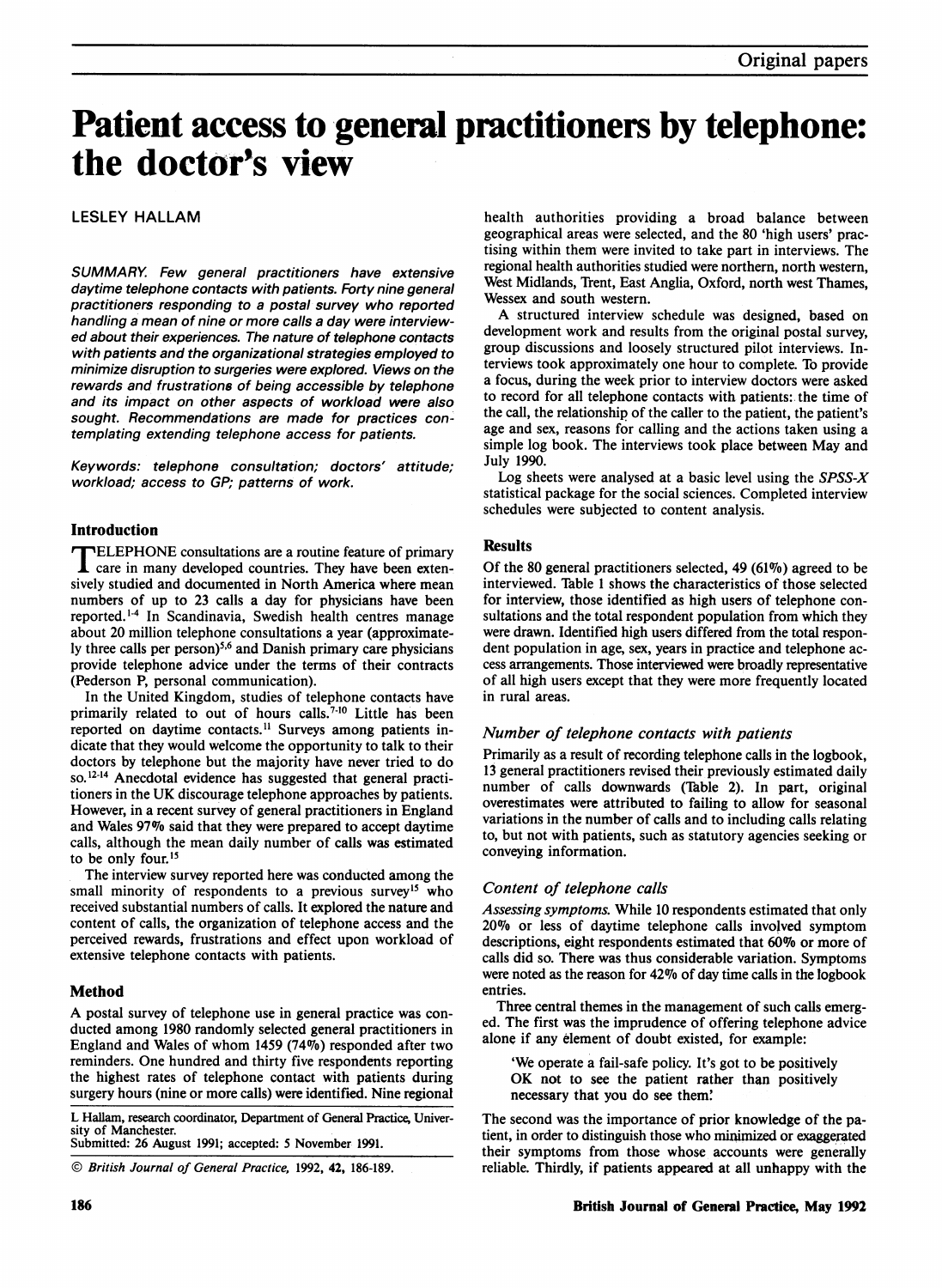| <b>Table 1.</b> Characteristics of the general practitioners selected for |  |
|---------------------------------------------------------------------------|--|
| interview, those reporting to be high users of telephone contacts         |  |
| and those responding to the postal survey.                                |  |

|                                                 | % of GPs:  |                                                                      |                |                                     |
|-------------------------------------------------|------------|----------------------------------------------------------------------|----------------|-------------------------------------|
|                                                 | Selected   |                                                                      |                | Responding                          |
| <b>Characteristics</b>                          | $(n = 49)$ | Not<br>Interviewed interviewed High users <sup>a</sup><br>$(n = 31)$ | $(n = 135)$    | to postal<br>survev<br>$(n = 1459)$ |
| Age (years)                                     |            |                                                                      |                |                                     |
| $<$ 35                                          | 10         | 6                                                                    | 11             | 20                                  |
| 35-44                                           | 37         | 32                                                                   | 37             | 36                                  |
| 45-54                                           | 31         | 35                                                                   | 30             | 24                                  |
| 55-64                                           | 14         | 26                                                                   | 19             | 17                                  |
| $65+$                                           | 4          | ο                                                                    | 1              | 3                                   |
| Unknown                                         | 4          | ο                                                                    | 1              | 1                                   |
| Sex                                             |            |                                                                      |                |                                     |
| Male                                            | 92         | 90                                                                   | 89             | 80                                  |
| Female                                          | 8          | 10                                                                   | 11             | 19                                  |
| Unknown                                         | Ω          | ο                                                                    | Ο              | 1                                   |
| Years in current<br>practice                    |            |                                                                      |                |                                     |
| < 5                                             | 8          | 10                                                                   | 11             | 22 <sup>b</sup>                     |
| $5 - 9$                                         | 27         | 23                                                                   | 23             | 22                                  |
| $10 - 19$                                       | 37         | 35                                                                   | 40             | 30                                  |
| $20 - 29$                                       | 16         | 19                                                                   | 17             | 15                                  |
| $30 +$                                          | 8          | 13                                                                   | 7              | 6                                   |
| Unknown                                         | 4          | ο                                                                    | 1              | 4                                   |
| Practice area                                   |            |                                                                      |                |                                     |
| Rural                                           | 20         | 10                                                                   | 13             | 12                                  |
| Semi-rural                                      | 27         | 13                                                                   | 24             | 24                                  |
| Suburban                                        | 22         | 29                                                                   | 24             | 27                                  |
| Urban                                           | 22         | 35                                                                   | 28             | 28                                  |
| Inner city                                      | 4          | 13                                                                   | 7              | 8                                   |
| Other                                           | 0          | 0                                                                    | 1              | 1                                   |
| Unknown                                         | 4          | ο                                                                    | $\overline{c}$ | $\mathbf{1}$                        |
| Reserved time for<br>patient telephone<br>calls |            |                                                                      |                |                                     |
| Yes                                             | 29         | 26                                                                   | 24             | 20                                  |
| No                                              | 71         | 74                                                                   | 76             | 80                                  |

 $n =$  number of GPs in group. <sup>a</sup>Respondents claiming to hold nine or more telephone consultations with patients during surgery hours per day. **b106** respondents returned an abbreviated version of the questionnaire which did not include this question, percentages are therefore based on 1353 respondents.

Table 2. Revised estimates of the number of daily telephone contacts with patients among the 49 doctors interviewed.

| Estimated no. of<br>calls each day | No. (%) of GPs |  |
|------------------------------------|----------------|--|
| $5 - 6$                            | 8 (16)         |  |
| $7 - 8$                            | 5 (10)         |  |
| $9 - 10$                           | 20 (41)        |  |
| $11 - 12$                          | 8 (16)         |  |
| $13 - 14$                          | (2)            |  |
| $15 - 16$                          | (8)<br>4       |  |
| $17 - 18$                          | O<br>(0)       |  |
| $19 - 20$                          | (0)<br>O       |  |
| $21 +$                             | (6)<br>3       |  |

advice given, a face-to-face consultation would be offered. Thirty eight per cent of logged calls resulted in a face-to-face consultation.

Throughout, it was clear that management options were not a simple 'see or do not see' dichotomy. The telephone could be used as a holding device, with patients calling again if the problem did not improve. Decisions not to see patients were not irrevocable, and if face-to-face contacts were indicated, the urgency of these contacts could be assessed. Five respondents were loath to manage any symptom-related calls by telephone. While potential pitfalls were acknowledged, there was considerable agreement on what could be handled by telephone. Minor, self-limiting conditions, particularly those associated with the respiratory or digestive tracts, and recurrent conditions where neither doctor nor patient would benefit from face-to-face contact were widely quoted. Exacerbations in previously diagnosed chronic conditions, minor injuries and simple endemic or epidemic problems were also mentioned.

There was also wide agreement on particular symptoms and patients where telephone advice was inappropriate. Chest pain, abdominal pain, breathing difficulties, any illness in a young child or a new patient, non-traumatic bleeding and high fever were frequently quoted examples. However, no rule was without exception, for example:

'I would usually see chest pain, but even that's not immutable. Some chest pains of known origin and history might not need seeing:

The nature, duration and severity of symptoms, the patient's age, past history and perceived reliability all played a part in the assessment process.

Screening home visits. Forty seven of the doctors were involved in assessing home visit requests. Nineteen of these doctors had a formal policy of being involved in the screening of all requests, estimating that they screened a mean of four calls a day. The other 28 doctors either screened requests which receptionists considered required professional assessment (one or two a day) or only urgent or trivial but insistent calls (one or two a week). Forty six doctors felt that this reduced the number of home visits made, although the level of reduction depended on the system involved, and on the general practitioners' attitude, which ranged from 'pressing patients quite strongly to attend' to 'preparing myself for what I might be facing'. Twenty per cent of calls entered into the logbook resulted in a home visit.

Test results. Telephone calls relating to test results also represented varying proportions of telephone contacts: 16 of the 49 doctors interviewed estimated no more than one call a day; none estimated three or more. Few practices had blanket policies for either types of tests or their results. As expressed by one general practitioner:

'The same test with the same result could be dealt with in three different ways, depending on the patient, their condition and their likely reaction:

Three general practitioners had a firm policy of no test results being given by anyone over the telephone. A further <sup>10</sup> instructed reception staff not to do so, but did so themselves when appropriate. However, their views on appropriateness varied. The remaining 36 allowed reception staff to give some results, but held differing opinions on which results receptionists could give. Eleven per cent of calls entered in the logbook related to test results.

Prescribing by telephone. A series of questions was asked about the relative frequency and circumstances in which new prescriptions for antibiotic, analgesic and tranquilizer drugs were issued by telephone. Recurrent problems in known patients were most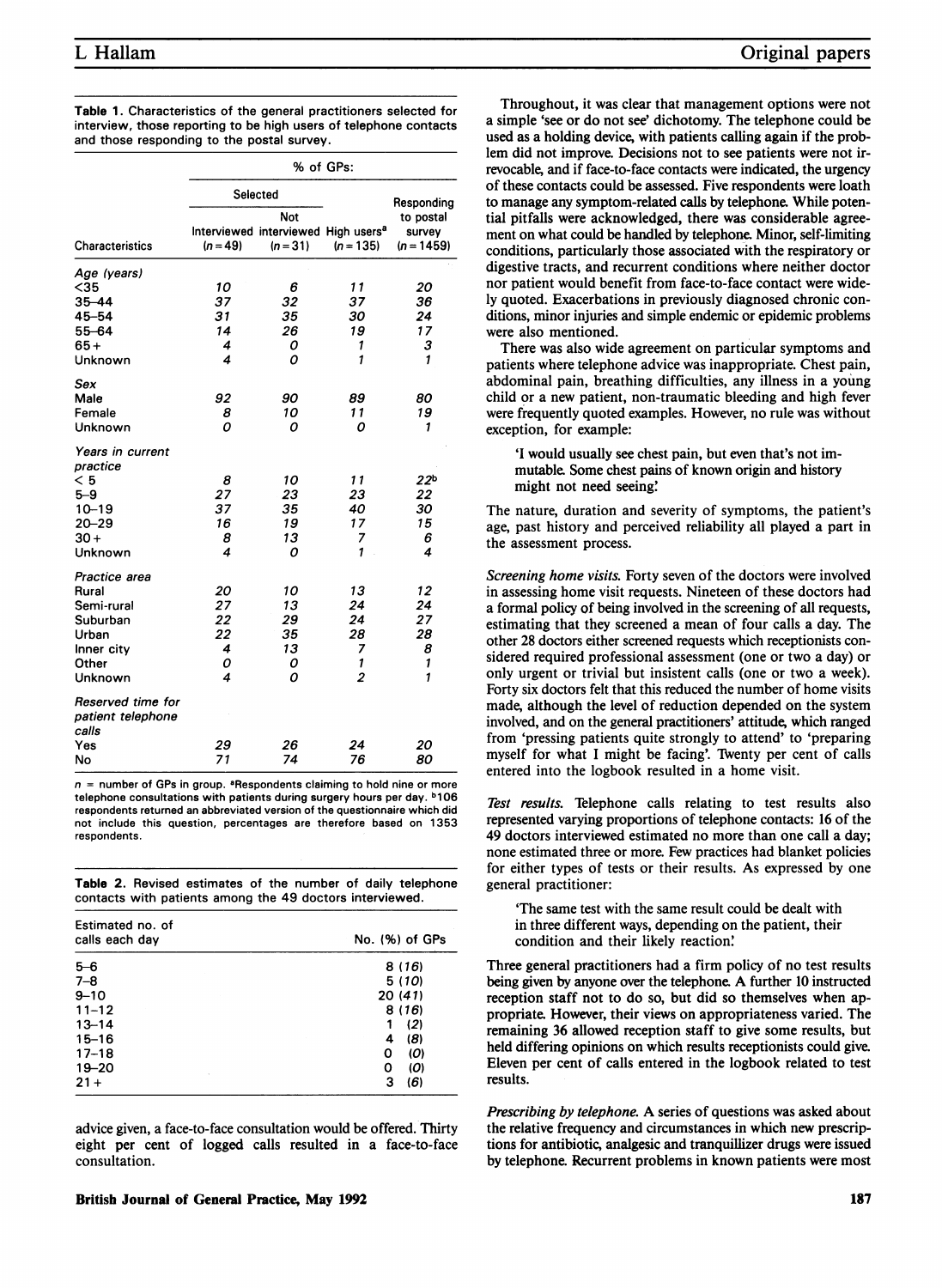frequently cited as instances where antibiotic drugs might be prescribed. Of 105 examples given, 63 contained the word 'recurrent'. Only 10 of the general practitioners interviewed said that they prescribed antibiotic drugs by telephone 'very frequently' or 'fairly frequently'

A similar pattern was evident in prescribing analgesic drugs, although the range of examples cited was more circumscribed and the word 'recurrent' less prominent. Musculoskeletal complaints, particularly back pain, and trauma including musculoskeletal injuries accounted for 49 of 71 specific examples given. Several doctors stressed that only mild analgesic drugs in small quantities would be prescribed by telephone.

Prescribing tranquillizer drugs by telephone was rare. Twenty six general practitioners said they would 'never' do it, 19 did so 'only in exceptional circumstances' and the remaining four 'fairly infrequently'. Comments indicated some discomfort, for example, 'I would like to say never, but..' and 'We all know we shouldn't, but..'

The majority of those interviewed (36) did not consider prescribing played an important part in telephone consultations with patients. Only three saw themselves as 'very frequent' prescribers over the telephone overall. Eight said prescribing happened 'only in exceptional circumstances' or 'never. Sixteen per cent of calls recorded in the logbook resulted in a prescription.

#### Doctors telephoning patients

Calls initiated by the doctor to a patient were relatively rare. Only nine general practitioners estimated that they made in excess of three calls a day to patients; conversely, 20 said they made, on average, less than one. The main reason doctors telephoned patients was to convey a test result (particularly where it was unexpected), where immediate follow up was indicated, or where they could alleviate a patient's anxiety. There was disagreement about whether the telephone was a suitable medium for bad news. Two comments were indicative of opposing views:

'I'd rather phone than write..., letters have an air of doom, however carefully worded!

'It's nearly always reassurance..., <sup>I</sup> wouldn't ever telephone with bad news.

Calls to patients prompted concerns among half of the respondents about confidentiality, unnecessarily alarming patients and increasing workload. However, the great majority believed that patients reacted favourably to receiving a telephone call.

## Characteristics of callers

It was widely believed that women and young adult patients were more likely to telephone than men and patients in other age groups. These two characteristics were linked by the role of younger women as family carers. Women were recognized as more frequent users of all services. Three doctors believed that elderly people called more frequently than other groups. Slightly more than half of the general practitioners saw no difference between patients of different social classes, but 19 of the 22 who did thought that patients in higher social classes were more frequent telephone callers. These patients were thought to be more confident, more articulate and more anxious about health problems.

The entries in the logbooks revealed that 52% of calls involved a third party. These 'surrogate' consultations included parents, spouses or other carers calling on behalf of the patient. Many doctors had not previously recognized the extent of these sur-

rogate contacts. TWenty per cent of all calls entered in the logbooks related to children of <sup>16</sup> years or younger and 27% to patients aged 65 years or more.

#### Timing and organization of telephone calls

TWo thirds of the doctors interviewed said that they did not generally accept calls while consulting in the surgery. Patients who telephoned would normally be asked to telephone again after surgery had finished. Only five respondents regularly returned patients' calls themselves.

On the postal questionnaire, <sup>14</sup> respondents had reported routinely setting aside time for patients' telephone calls. At interview, 17 claimed to do so. Since time set aside was usually at the end of a surgery, the distinction between reserving time and deferring inconvenient calls was not clear-cut. Doctors who claimed to reserve time variously estimated that less than a quarter and more than three quarters of telephone calls fell within that period, dependent in part upon what efforts were made to dissuade callers at other times.

Six of the doctors who did not reserve time for patients' telephone calls were considering doing so, but the remainder thought it impractical. They foresaw problems in predicting surgery length, potential congestion of telephone lines, possible time wasted if too few patients called then, and patients' unwillingness to accept restrictions on timing. Several suggested that restricting access might endanger patients.

Respondents who reserved time for patients' telephone calls either did not view these issues as problematic or had developed strategies to overcome them. These included selectively accepting calls outside reserved periods, referring calls to partners when surgeries ran late and, in one practice, referring all calls during morning surgeries to the previous night's on-call doctor who had no morning surgery. In another practice partners rotated responsibility for handling calls received after the reserved time. Two doctors described systems which combined flexibility in timing with convenience to patients and reduced telephone congestion. One doctor had bookable telephone appointments at the end of each regular surgery; another returned all patients' calls at an approximate, prearranged time on a line used for outgoing calls only.

Doctors who reserved time for patients' telephone calls were more likely than those who did not to publicize the availability of this service in practice leaflets. Despite references to the medico-legal aspects of telephone communication, few of the general practitioners interviewed routinely recorded telephone contacts with patients. Only three kept a personal log of all calls, and a further 12 had systems for routinely entering the call in a patient's records.

## Perceived frustrations and rewards of telephone contacts with patients

Over half (26) of the general practitioners interviewed felt that disruptions to surgery consultations from telephone calls were a source of frustration. The ringing tone of the telephone was intrusive and took priority over attending patients, who were occasionally required to leave the room for reasons of confidentiality. Although nearly all respondents reported that a few patients abused telephone access, patients telephoning frequently about 'trivial problems which don't warrant a doctor's attention' were not seen as a major problem, and most doctors adopted a philosophical attitude:

'You grin and bear it. They also make unnecessary surgery appointments!